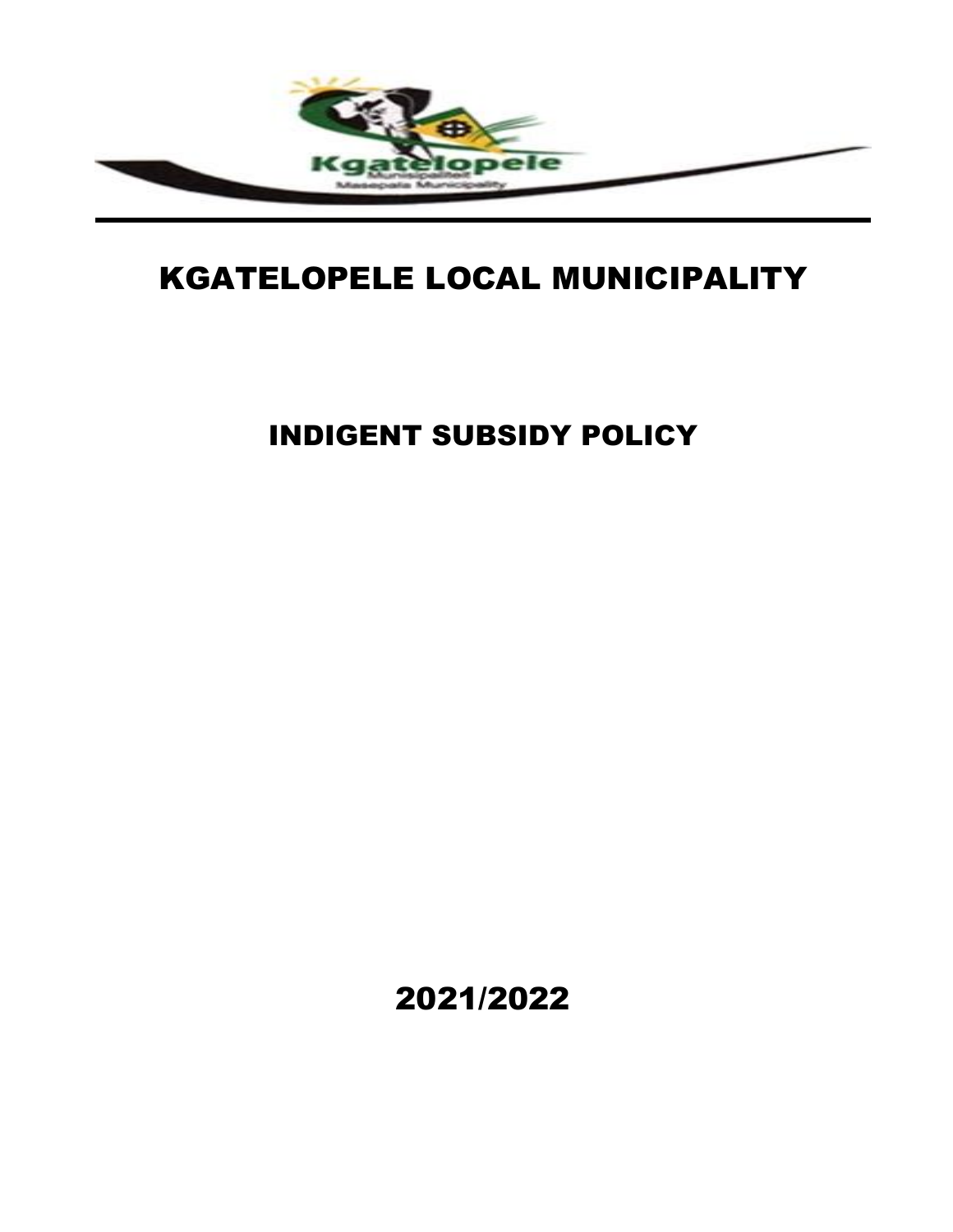# **P R E A M B L E**

**Whereas** section 96 of the Local Government: Municipal Systems Act, 2000 (Act 32 of 2000) requires a municipality to adopt, maintain and implement a credit control, debt collection and customer care policy;

**And whereas** section 97 of the Systems Act prescribes that such policy must provide for "provision for indigent debtors that is consistent with its rates and tariff policies and any national policy on indigents."

**Now therefore** the Municipal Council of the Municipality of Kgatelopele adopts the Indigent Policy as set out in this document: -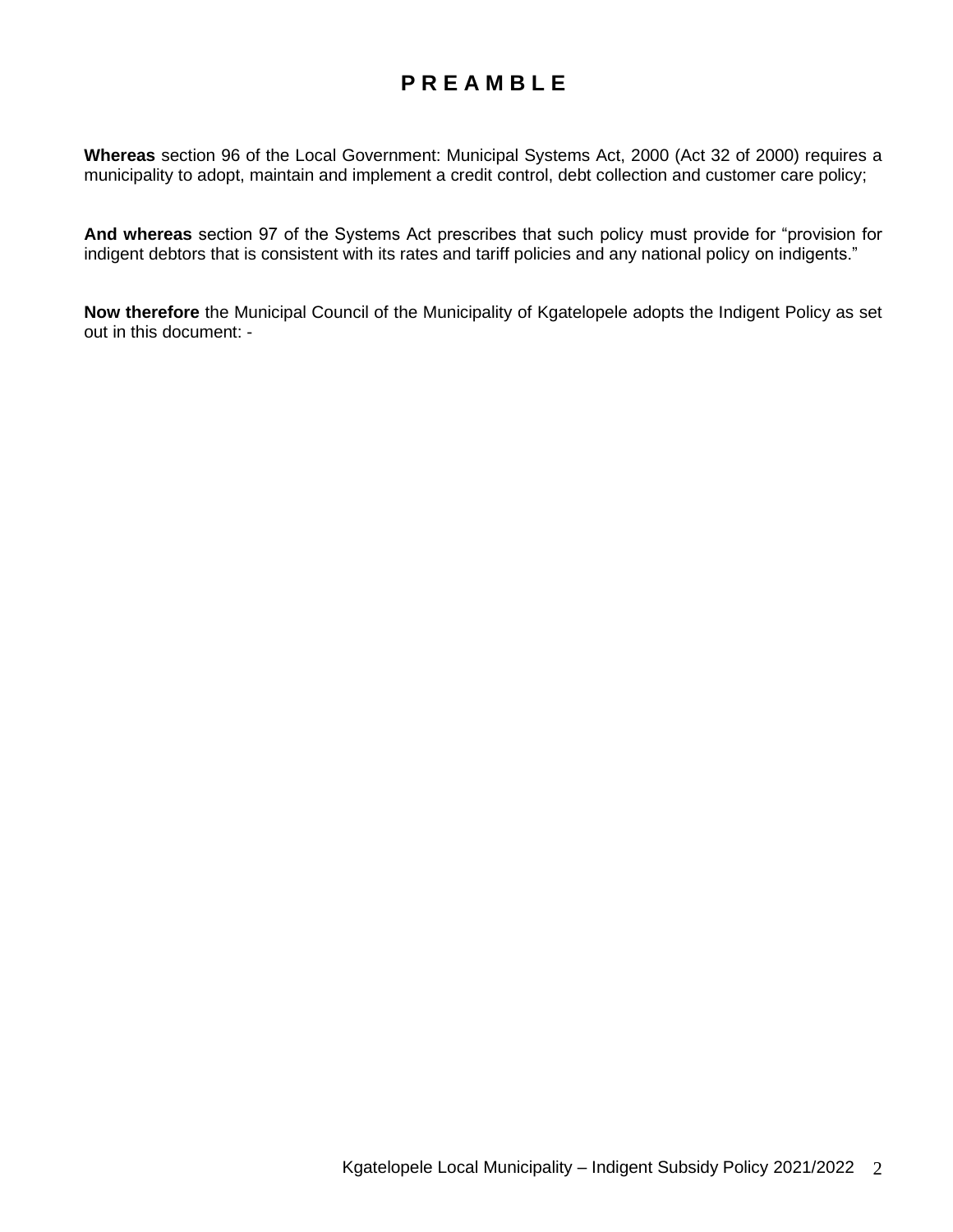# **TABLE OF CONTENTS**

| 1. DEFINITIONS                              | $\overline{4}$ |
|---------------------------------------------|----------------|
| 2. INTRODUCTION                             | 5              |
| 3. MUNICIPAL DEVELOPMENT STRATEGY           |                |
| 4. OBJECTIVE OF POLICY                      | 5              |
| 5. WHAT IS FREE BASIC SERVICES              | 5              |
| 6. THE LEGISLATIVE FRAMEWORK                | 6              |
| 7. SUBSIDY FOR INDIGENT HOUSEHOLDS          | 6              |
| 8. PRINCIPLES OF POLICY                     | $\overline{7}$ |
| 9. CRITERIA OF SUBSIDY                      | $\overline{7}$ |
| <b>10. APPLICATION</b>                      | 8              |
| 11. APPROVAL                                | 9              |
| 12. APPEAL AGAINST DECISION                 | 9              |
| <b>13. SWORN AFFADAVIT</b>                  | 9              |
| 14. CONVERSION OF NAMES                     | 10             |
| <b>15. PUBLICATION OF NAMES</b>             | 10             |
| <b>16. FALSE AND MISLEADING INFORMATION</b> | 10             |
| 17. OFFENCES                                | 10             |
| <b>18. CALCULATION OF SUBSIDY</b>           | 10             |
| <b>19. VERIFICATION</b>                     | 11             |
| 20. DURATION OF THE POLICY                  | 11             |
| 21. ACCOUNTS IN ARREARS                     | 11             |
| 22. REGISTER                                | 11             |
| 23. ENCOURAGEMENT                           | 12             |
| 24. COMMUNICATION CHANNELS                  | 12             |
| 25. REVIEW AND IMPLEMENTATION PROCESS       | 12             |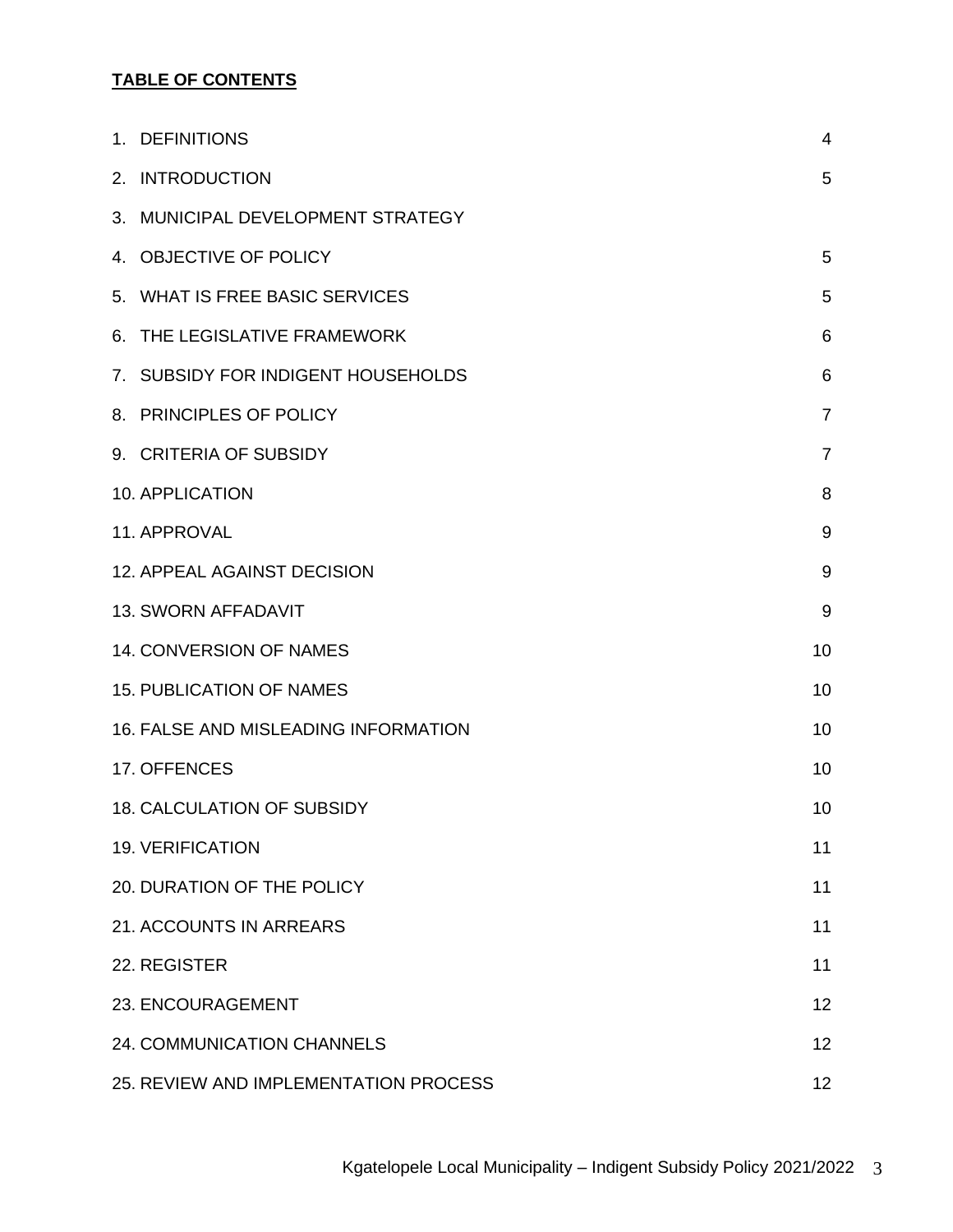# **1 DEFINITIONS**

For the purpose of this policy, unless the context indicates otherwise, any word or expression to which a meaning has been attached in the Act shall bear the same meaning and means: -

| "authorised<br>representative"         | The person or instance legally appointed by the Council to act or to fulfil a duty on its<br>behalf.                                                                                                                                                                                                                                                                                                                                                                           |
|----------------------------------------|--------------------------------------------------------------------------------------------------------------------------------------------------------------------------------------------------------------------------------------------------------------------------------------------------------------------------------------------------------------------------------------------------------------------------------------------------------------------------------|
| "basic<br>service"                     | The amount or level of any municipal service that is necessary to ensure human<br>dignity and a reasonable quality of life and which, if not provided, could endanger<br>public health or safety of the environment and for the purposes of this Policy are<br>restricted to electricity, refuse, sewerage and water services. It is also to be<br>understood that the national norms will be used as guidelines for the determination of<br>the amount/level of the services. |
| "Chief<br><b>Financial</b><br>Officer" | An officer of the Municipality appointed as the Head of the Finance Department and<br>includes any person:-<br>a. acting in such position; and<br>b. to whom the Chief Financial Officer has delegated a power, function or<br>duty in respective of such a delegated power, function or duty.                                                                                                                                                                                 |
| "Council" or<br>"municipal<br>council" | A municipal council referred to in section 18 of the Local Government:<br>Municipal Structures Act, 1998 (Act No 117 of 1998) and for purposes of this policy,<br>the municipal council of Kgatelopele Local Municipality.                                                                                                                                                                                                                                                     |
| "customer"                             | Any occupier of any property to which the Municipality has agreed to supply services<br>or already supplies services to, or if there is no occupier, then the owner of the<br>property (including registered indigent household).                                                                                                                                                                                                                                              |
| "defaulter"                            | A person who owes money to in respect of a municipal account after the due date for<br>payment has expired.                                                                                                                                                                                                                                                                                                                                                                    |
| "Household"                            | This includes all persons who are jointly living on a stand or site on a permanent<br>basis and who receive water and/or electricity from one meter.                                                                                                                                                                                                                                                                                                                           |
| "Indigent"                             | This is a household which qualifies in terms of clause 8.                                                                                                                                                                                                                                                                                                                                                                                                                      |
| "Poor<br>households"                   | This is a household which qualifies in terms of clause 8.                                                                                                                                                                                                                                                                                                                                                                                                                      |
| "interest"                             | A levy with the same legal priority as service fees and calculated on all amounts in<br>arrears in respect of assessment rates and service levies at a standard rate as<br>approved by Council.                                                                                                                                                                                                                                                                                |
| "municipal<br>account" or<br>"billing" | The proper and formal notification by means of a statement of account, to persons<br>liable for monies levied and indicating the net accumulated balance of the account,<br>specifying charges levied by the Municipality, or any authorised and contracted<br>service provider, in the format of, but not limited to.                                                                                                                                                         |
| "Municipality"                         | The institution that is responsible for the collection of funds and the provision of<br>services to the customers of Kgatelopele.                                                                                                                                                                                                                                                                                                                                              |
| "the Act"                              | The Local Government: Municipal Systems Act, 2000 (Act No 32 of 2000) as<br>amended from time to time.                                                                                                                                                                                                                                                                                                                                                                         |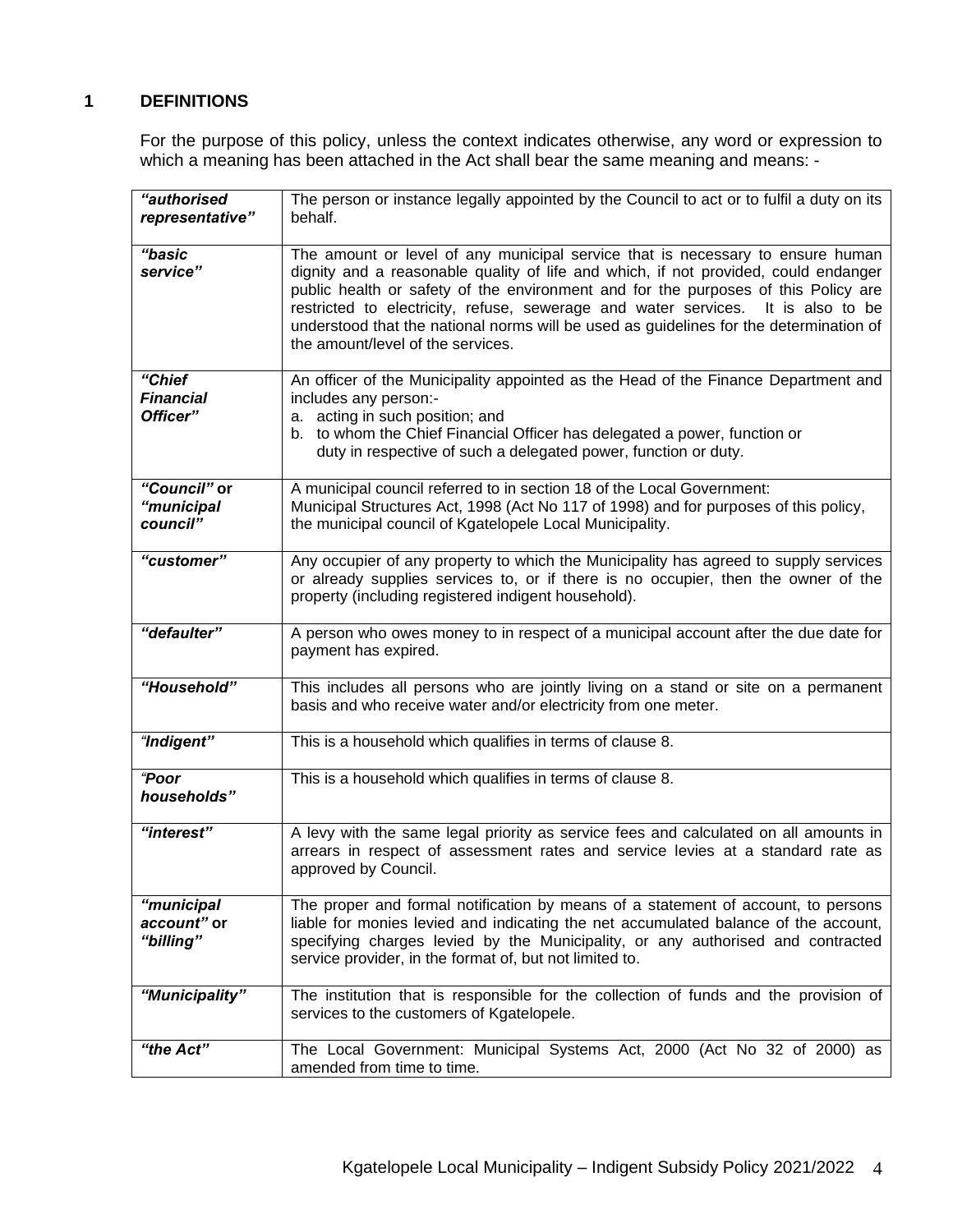# **2. INTRODUCTION**

The municipality needs to commit to supporting measures that assist and empower its community. The duty of the municipality is to support and ensure that citizens can access their constitutional right to have access to basic level of services. Through the adoption of indigent support policy, a municipality can increase the quality of life of the beneficiaries at large by assisting poor households to exist from indigence.

As the South African Constitution determines, Kgatelopele Municipality is committed to ensure the provision of services to the community in a sustainable manner and improve the quality of lives. The provision of basic services to community in a sustainable manner within the financial and administrative capacity of the Council to have a financial sustainability of free basic services through the determination of appropriate tariffs that contribute through cross subsidization.

# **3**. **MUNICIPAL DEVELOPMENT STRATEGY**

#### **3.1 Vision**

Kgatelopele Local Municipality aims to improve the quality of life of all its residents.

#### **3.2 Mission**

Kgatelopele Local Municipality will strive to promote sustainable development by the:

- Provision of quality services
- Conservation of the environment
- Stable and effective administration
- Promotion of socio-economic development
- Promoting social cohesion

# **4. OBJECTIVES OF POLICY**

The objectives of this Policy are to:-

- a. provide a framework within which the Municipality can exercise its executive and legislative authority regarding the implementation of financial aid to indigent and poor households in respect of their municipal account, including socio-economic analysis and an exit strategy together with co-operative governance with other spheres of government.
- b. To enhance the institutional and financial capacity of the municipality to implement the policy.
- c. determine the criteria for qualification of indigent and poor households;
- d. ensure that the criteria is applied correctly and fairly to all applicants;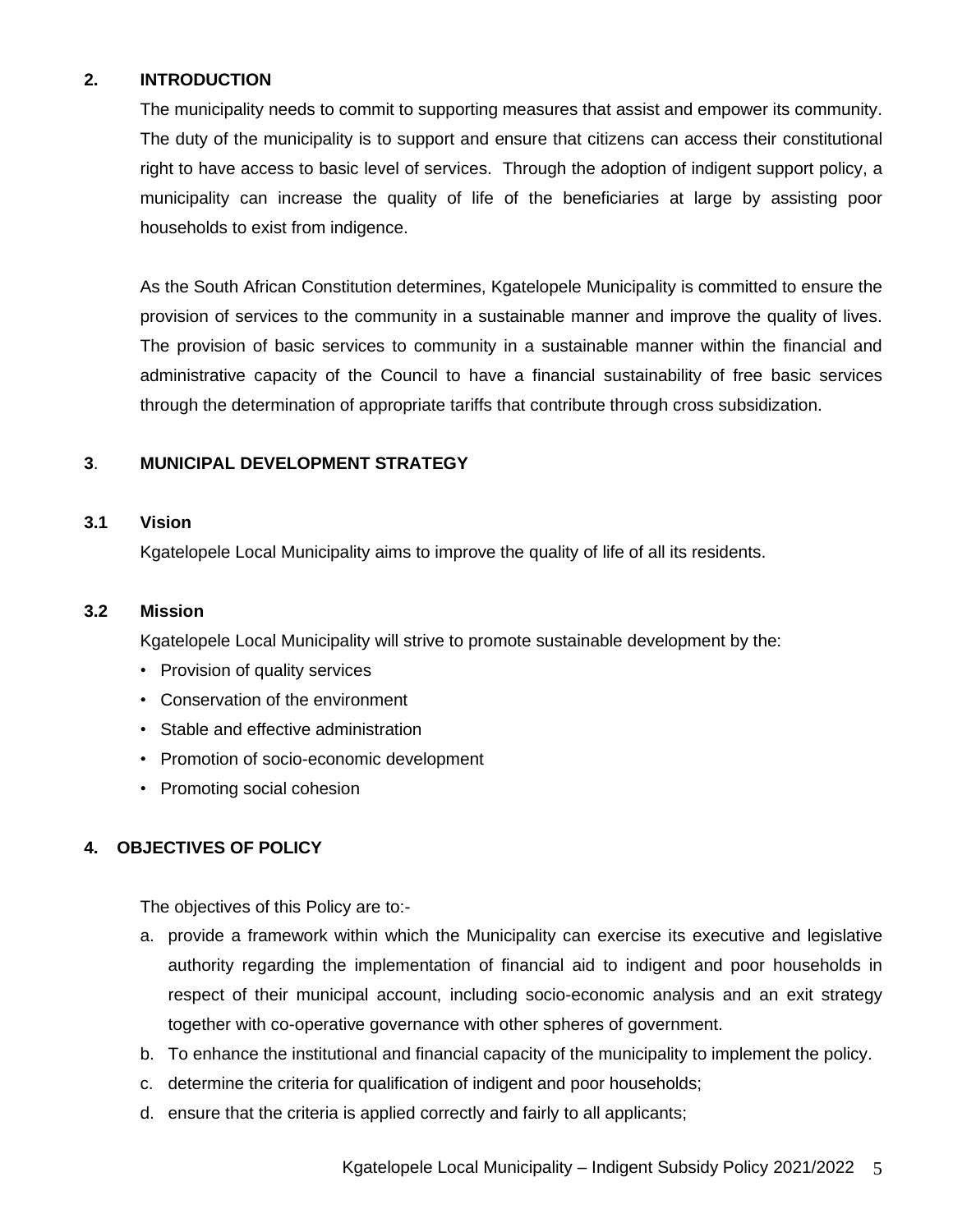- e. allow the Municipality to conduct in loco visits to the premises of applicants to verify the actual status of the household;
- f. allow the Municipality to maintain and publish the register of names and addresses of account holders receiving subsidies.

# **5. WHAT IS FREE BASIC SERVICES**

Free Basic Services refers to a basket of free services that are linked to an indigent policy which targets the poor in every municipality. The basket of services includes water, electricity, refuse removal and sanitation. These services are capped and provided to people who qualify, based on pre-determined criteria, as stipulated in the municipal indigent policy.

# **6. THE LEGISLATIVE FRAMEWORK**

- The Constitution of the RSA, 1996
- The Municipal Systems Act, 2000 (Act 32 of 2000)
- The Municipal Finance Management Act, 2003, (Act 53 of 2003)
- The Promotion of Access to Information Act, 2000 (Act 2 of 2000)
- The Property Rates Act, 2004 (Act 6 of 2004)

# **7. SUBSIDY FOR INDIGENT HOUSEHOLDS**

- a) A basic level of services will be provided to qualifying households with a total gross income level which is below a determined amount, and according to further specified criteria, as determined by the Municipality from time to time.
- b) Indigence subsidies will be funded from the equitable share contribution made by National Treasury and as provided for in the municipal budget. The subsidy can only be credited to the qualifying customers' accounts until the amount received by the Municipality from National Treasury and provided for in the municipal budget for this purpose, has been exhausted, whereupon no further credits will be made until further national funds for this purpose are received or additional funds has been provided for in the municipal budget.
- c) Subsidised services are refuse removal, sewerage and consumption service charges.
- d) Customers who apply for an indigent subsidy must agree to convert conventional meters to pre-payment electricity and water meters.
- e) If a customer's consumption or use of the municipal service is less than the subsidised amount of the service, the subsidy will be limited to the lesser amount. The unused portion, if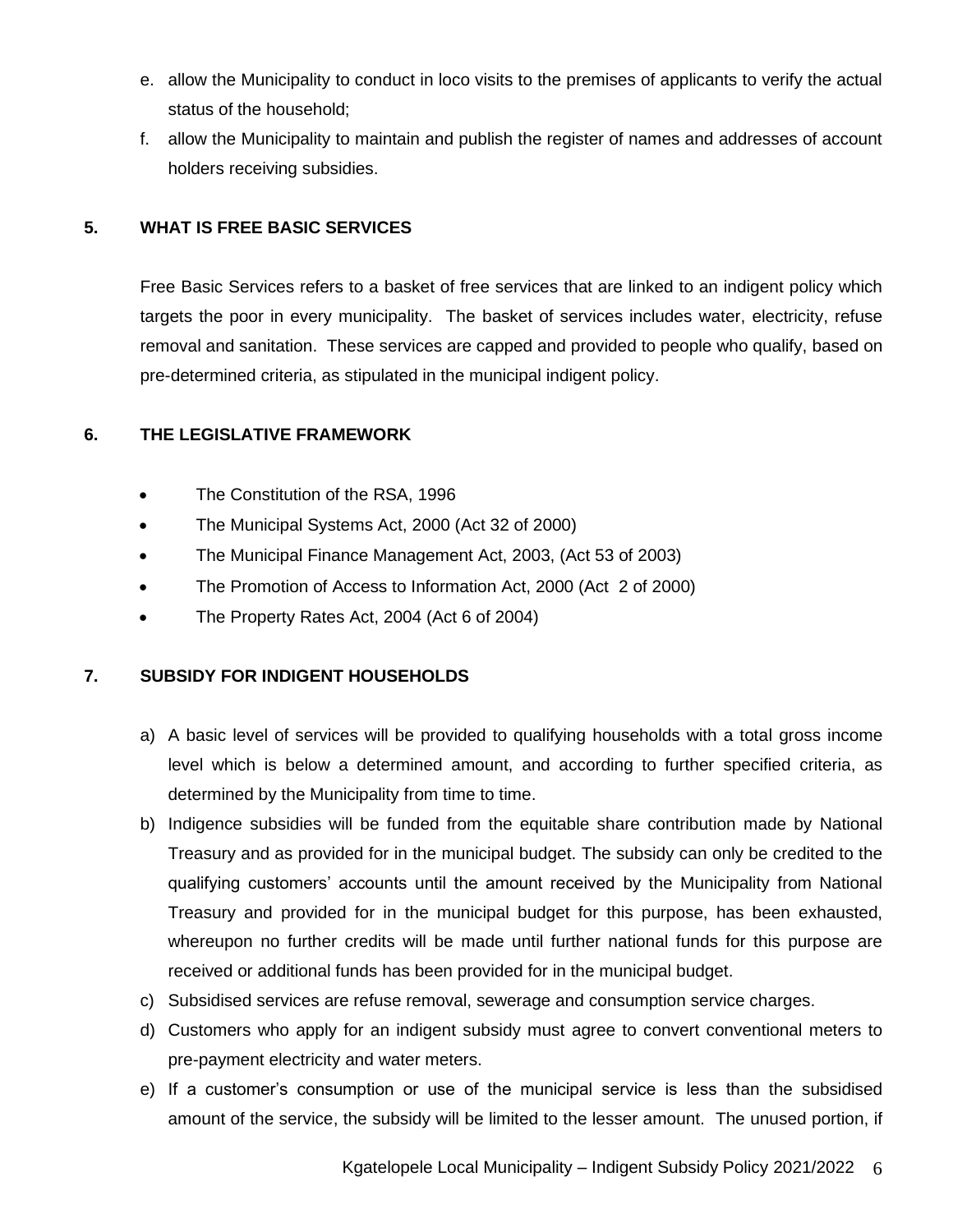any, may not be accrued by the customer and will not entitle the customer to cash or a rebate in respect of the unused portion.

- f) If a customer's consumption or use of a municipal service is more than the subsidised service, the customer will be obliged to pay for such excess consumption at the applicable rates.
- g) All customers who qualify for an indigent subsidy will be placed on prepaid water meters to limit further escalation of debt.
- h) Where applicable, these customers may be exonerated from a portion of their arrear debt.
- i) An indigent customer must immediately request de-registration by the Municipality or its authorised agent if his/her circumstances have changed to the extent that he/she no longer meet the criteria.
- j) An indigent customer may at any time request de-registration.
- k) A list of indigent customers will be maintained and may be made available to the general public, subject to the Information Act.
- l) The applicant may not be the registered owner of more than one property.

# **8. PRINCIPLES OF POLICY**

- a. The administrative integrity of the Municipality must be maintained at all costs. The democratically elected councillors are responsible for making of policy, while it is the responsibility of the Municipal Manager to ensure the execution of this policy;
- b. Applicants must complete an official application form, which is to be submitted together with the supporting documents as specified in this policy, when applicable;
- c. Application forms, agreements and documents relating to this Policy must be available in Afrikaans and English. Officials designated to control and manage these documents must be able to explain the contents thereof in the three languages of the Northern Cape;
- d. The customer is entitled to an efficient, effective and reasonable response to appeals, and should suffer no disadvantage during the processing of a reasonable appeal.

# **9. CRITERIA OF SUBSIDY**

- a. Households with a total gross monthly income of all occupants over 18 years does not exceed two times the social pensionable amount each financial year as determined by the Minister of Finance. An allowance of R 500.00 more than the two sociable pensionable amounts will be granted.
- b. Or such other amount as council may from time to time determine, will qualify for a subsidy for basic municipal services, namely, water, electricity, refuse removal and sanitation.
- c. Permanently resides in Kgatelopele area.
- d. Must be South African residents;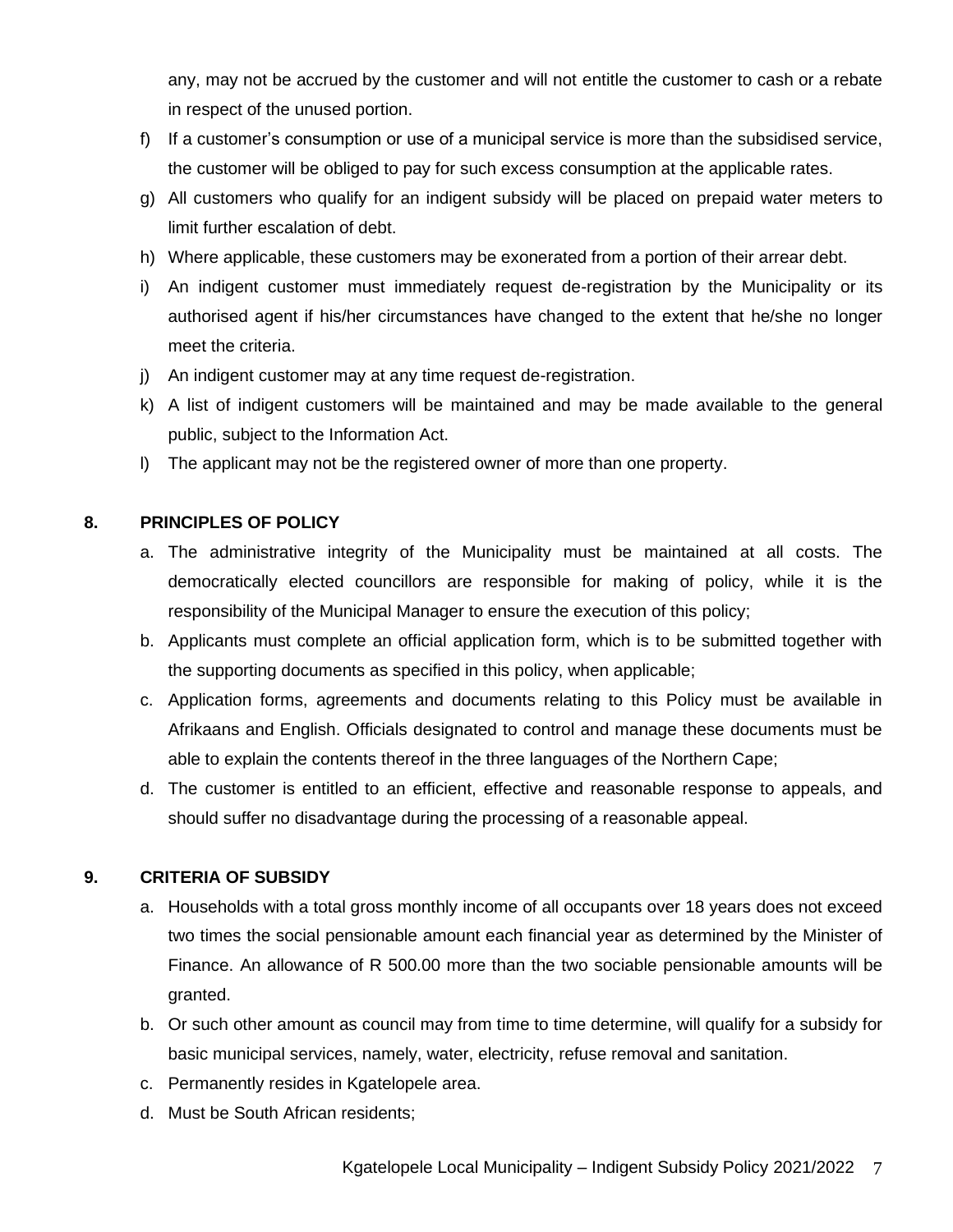- e. The applicant may not be the registered owner of more than one property, or rent a property whether in or out of the municipal area;
- f. The applicant must be a full-time occupant of the property concerned;
- g. In case of sectional title properties (flats or units), the property owner must submit legal proof of title deed from the deeds office and a letter from the attorney;
- h. A property may only be used for residential purposes;
- i. Owners of vacant stand may not apply for indigence;
- j. The total gross income of all occupants of the property will be considered to determine if the household qualifies as an indigent household, since all occupants benefit from the municipal services; and
- k. Grants which will be excluded in determining the household income is:
	- Foster child grant
	- Care dependency grant
	- Child support grant
- l. When applying for indigence, the applicant will also at the same time enter into a payment arrangement of the total arrear outstanding debt and will have to honor the arrangement monthly.
- m. All indigents will receive a prepaid water meter.

If any of the above criteria is not complied with, the household will immediately be given notice and will, within 4 months, loose the status of "indigent" and the subsidy will be forfeited if the household did not adjust its consumption accordingly.

# *SUBSIDY*

- i. 100% of the basic levy for electricity per month;
- ii. 100% of the basic levy for water per month;
- iii. 100% of the basic levy for sewerage per month;
- iv. 100% of the basic levy for refuse removal per month;
- v. 50 kWh of electricity per month;
- vi. 6 k*l* of water per month.

# **10. APPLICATION**

- a. Applications for indigent subsidy must be submitted on the prescribed application form and must be accompanied by the following documentation:
	- i. the latest municipal account of the household;
	- Kgatelopele Local Municipality Indigent Subsidy Policy 2021/2022 8 ii. proof of the account holder's identity;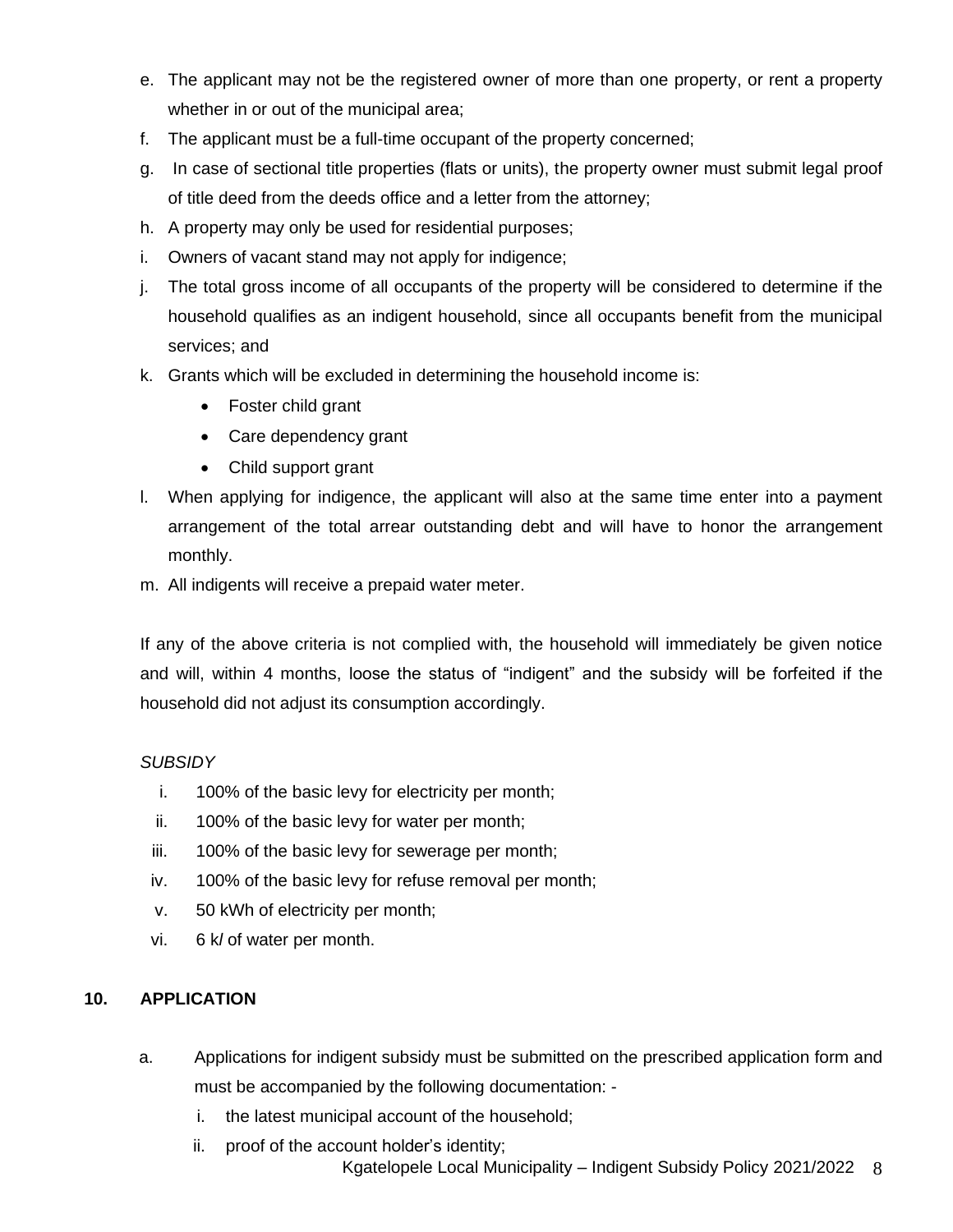- iii. proof of ownership;
- iv. proof of the account holder's income, e.g. a letter from his/her employer, salary slip/envelope, pension card, unemployment insurance fund (UIF) card.;
- v. proof of income of all occupants above the age of 18 years in the household or affidavit if not employed;
- vi. proof of medical condition when requiring additional water and electricity; and
- vii. proof of dependant's identity document.
- b. The property owner or accountholder must personally complete and sign the application form and furnish the documentation in 9(a) above.
- c. The municipal manager or delegated official will aid persons who cannot read or write, at such times and places as are specified in the notices published to indicate that the registration programme is to take place. Registration will take place on dates, time and places determined by council, but shall generally be undertaken from April to May each financial year to ensure accuracy of the indigent database.
- c. Incomplete forms or forms without the required documentation attached thereto will be rejected.

# **11. APPROVAL**

- a. The Mayor must appoint in writing an indigent committee consisting of the ward councilor, maximum of two ward committee members and two officials responsible for indigent registration.
- b. Each ward councilor and their ward committee member will meet as required in a month and collectively verify and after the Debtors Officer has verified the information submitted. The ward councilor and his ward committee member approve or disapprove the new indigent applications for their ward.
- c. The appointed officials responsible for registration of indigents are to compile a report on all new indigent applications received monthly.
- d. The report to be verified by the Accountant: Income.
- e. The report should be tabled before the finance committee quarterly.
- f. If the indigent application is approved, will become effective immediately.

# **12. APPEAL AGAINST DECISION**

An indigent household application, which has been declined, may appeal against such decision. The appeal must be done in writing and submitted to the office of the Chief Financial Officer. After the appeal has been investigated, the decision will be final.

Kgatelopele Local Municipality – Indigent Subsidy Policy 2021/2022 9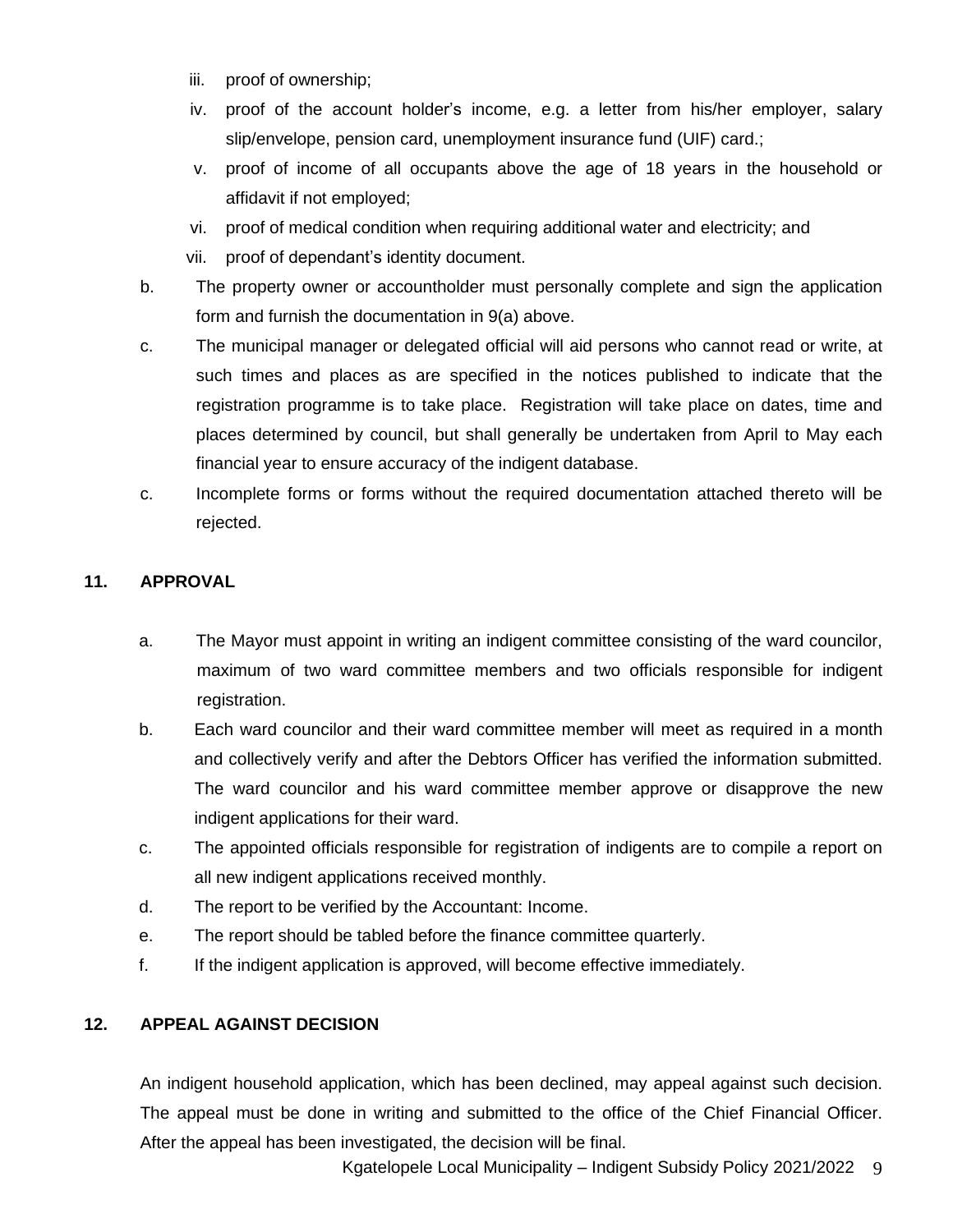## **13. SWORN AFFADAVIT**

The applicant must complete the sworn statement that forms part of the application form. Failure to do so will render the application invalid.

# **14. CONVERSION OF METERS**

The applicant must agree to the conversion to pre-payment electricity and water meters, subject to the availability of the municipality. Refer clause 7(d) of Policy.

# **15. PUBLICATION OF NAMES**

The applicant must grant permission for the Municipality to publish his/her name and address on a list of account holders receiving subsidies in terms of this Policy. Refer clause 7(k) of Policy.

# **16. FALSE AND MISLEADING INFORMATION**

A person who provides false information will be disqualified and be refused further participation in the subsidy scheme. In addition, he/she may be held liable for the immediate repayment of any subsidies already granted and legal action may be instituted against the guilty party (ies).

# **17. OFFENCES**

Any indigent household who:

- a. Obstruct or hinders the Council in the exercise of its powers or performance of functions or duties under this policy;
- b. Uses or interferes with Council's equipment or consumption of services supplied;
- c. Tampers or breaks any seal on any meter installed, or with the water restrictor system installed or any equipment belonging to the Council, or for any reason as determined by the Chief Financial Officer causes interference with the services provision and the services and the service used;
- d. Furnishes misleading information knowing it is to be false or misleading;
- e. Contravenes or fails to comply with a provision of this policy;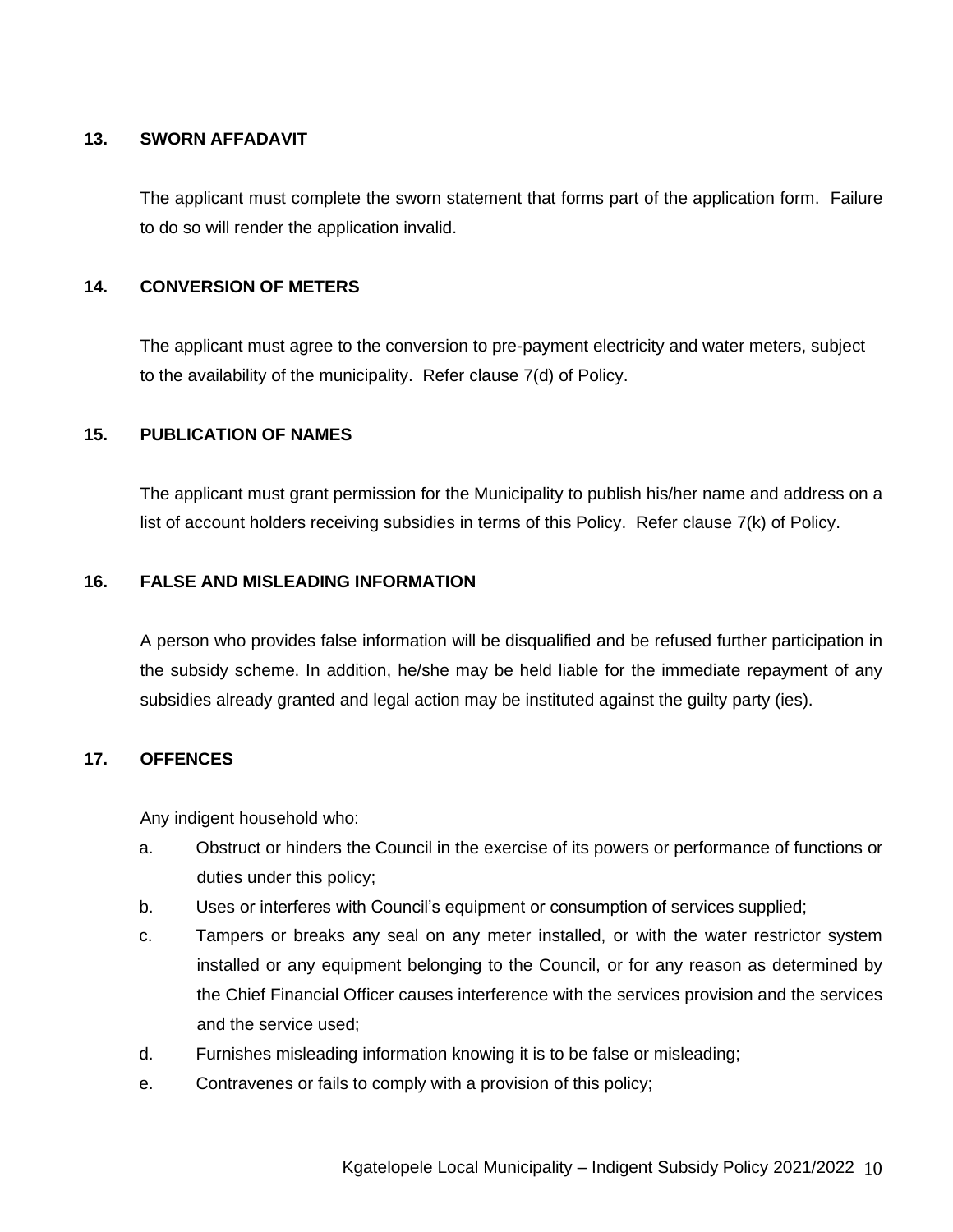will be guilty of an offence and be liable upon conviction to action as approved by Council on tariffs and in line with the Credit Control Policy or as may be determined by resolution of the Council from time to time.

# **18. CALCULATION OF SUBSIDY**

- a. The subsidies will be funded from the "equitable share" contribution received from National Treasury, plus an amount from the Municipality's own income as budgeted for in the financial year in question. The subsidies will only be granted to qualifying households to the extent that the above-mentioned funds are available for allocation.
- b. The accounts of qualifying applicants are credited monthly by the subsidies calculated in clause 8 of policy.

# **19. VERIFICATION**

- a. The Municipality reserves the right to send officials and/or representatives of the Municipality to the household or site of the applicant(s) at any reasonable time with the aim of carrying out an ongoing audit on the accuracy of the information provided by the applicant(s).
- b. Bi-annual verification to be done by ward committee members.

# **20. DURATION OF THE POLICY**

- a. If an application is approved, the subsidy will be applicable up until the equitable share contribution made from the National Governments' fiscus and as provided for in the municipal budget is depleted.
- b. If the Municipality obtains information that indicates that the circumstances of the applicants have changed to such an extent that he/she no longer qualifies for the subsidy, the Municipality reserves the right to shorten the subsidy period.
- c. If any of the criteria, as set out in clause 8 is not complied with any more, the onus is on the recipient of the subsidy to notify the Municipality within 7 days after such criteria is no longer complied with. If a recipient cannot write, a designated official must be informed in person.
- a. if any of the above criteria is not complied with, the household will immediately be given notice and will loose its Indigent status and the subsidy will be forfeited if the consumption is not adjusted accordingly within 3 (three months).

# **21. ACCOUNTS IN ARREARS**

Refer to 9(l) above of this policy.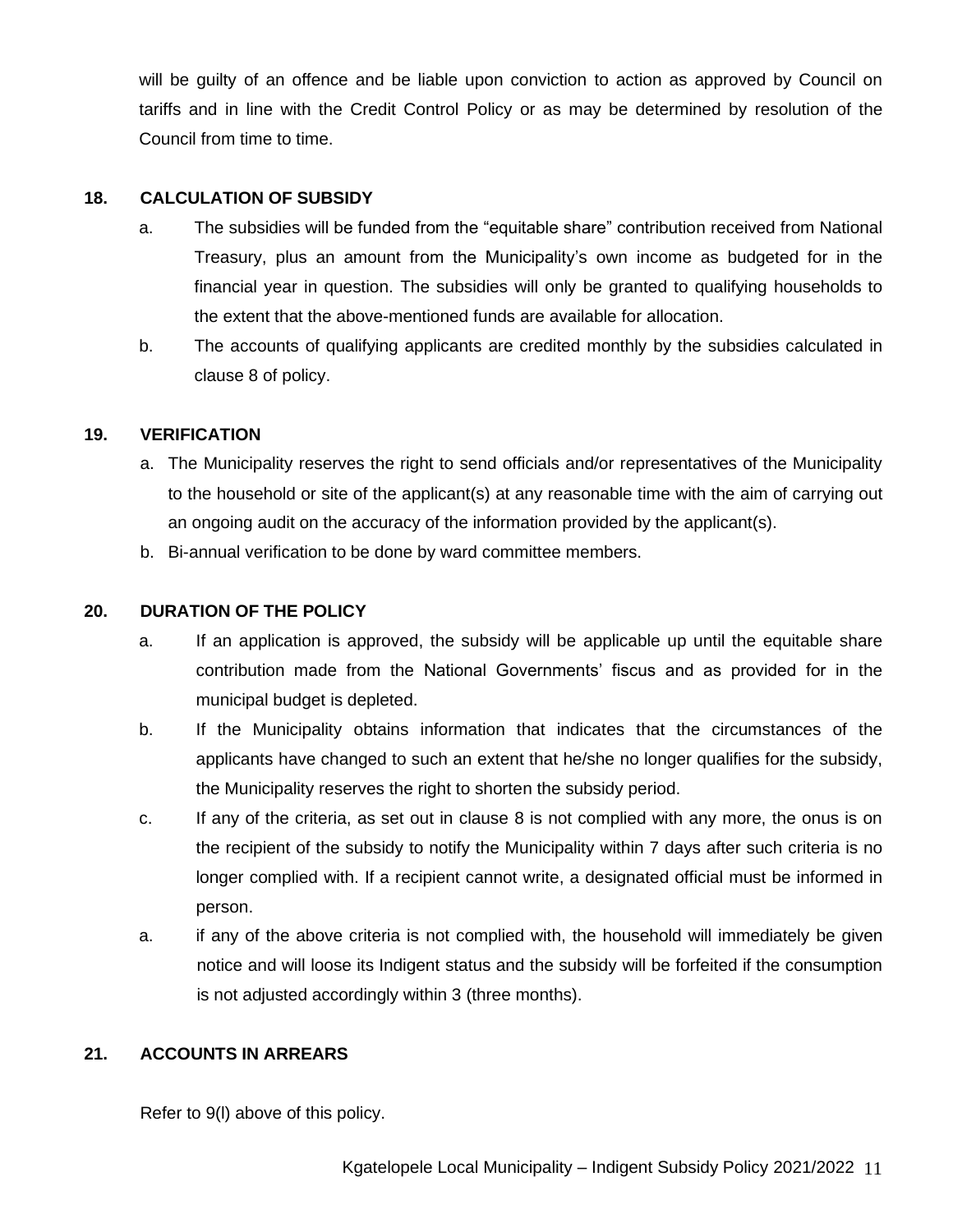# **22. REGISTER**

- a. The Municipality will compile a register of households that qualify as "indigent" and a separate register of non- approved applications will also be maintained.
- b. The register will be updated continually and reconciled with the relevant subsidy account in the general ledger monthly.

# **23. ENCOURAGEMENT**

Councillors should encourage tax payers/customers in their various wards to apply for participation in the indigent subsidy scheme if they meet the criteria as set out in clause 9 of the policy.

# **24. COMMUNICATION CHANNELS**

The Municipality will review a communication strategy in terms of which communities will be informed and educated to have a clear understanding of this policy and the implementation thereof.

The methods of communication may include:

- Political offices
- Ward committee members
- Traditional leaders where applicable
- Community based organisations
- Local radio stations and newspapers
- Municipal accounts
- Imbizo and road shows

# **25. REVIEW AND IMPLEMENTATION PROCESS**

This policy will come into effect on 1 July 2021;

This policy will be reviewed at least annually or when required by way of a Council resolution.